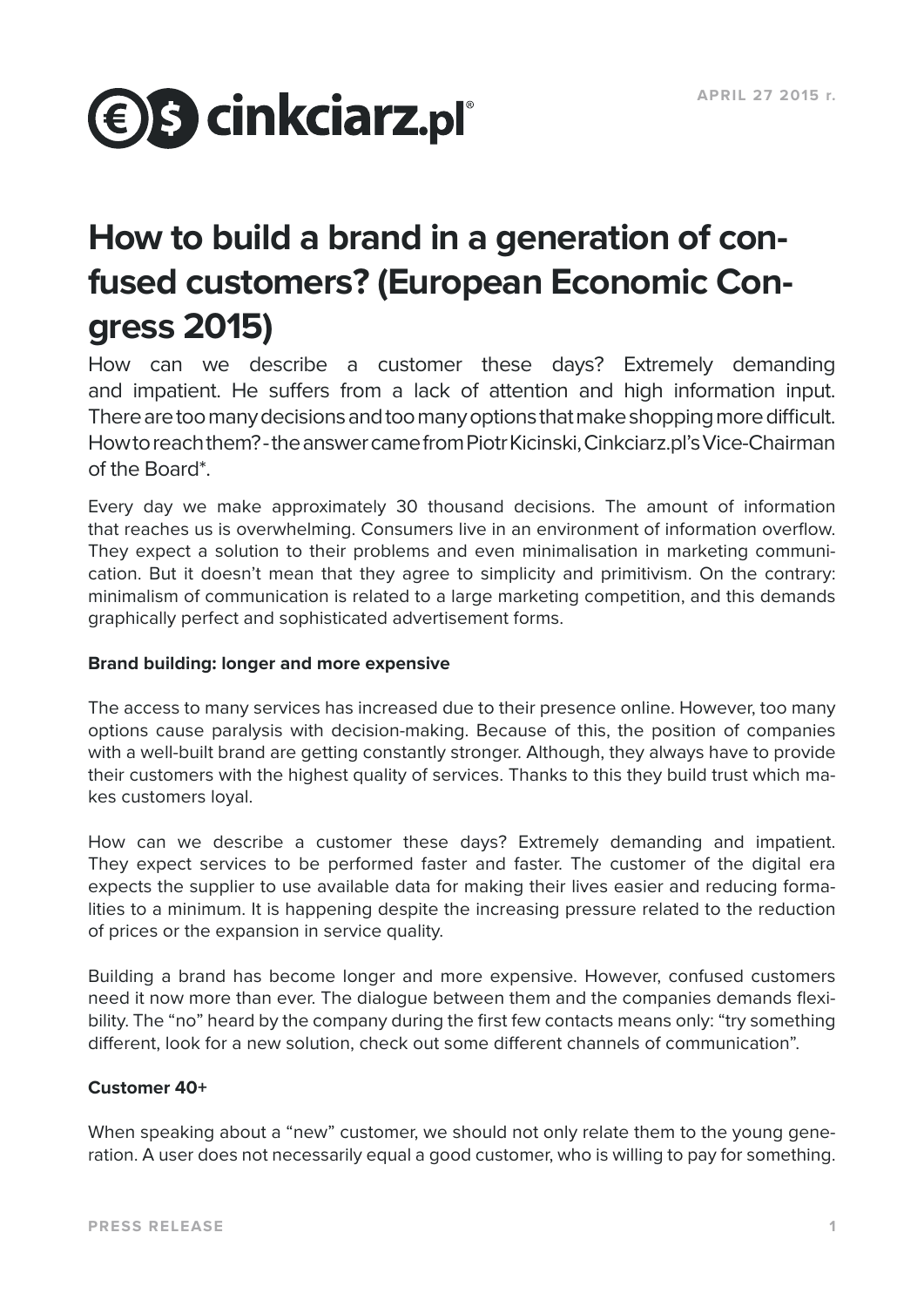Young people are especially often used to free services. It is different among mature and wealthy people, who are open to new technologies. When it comes to RPGs, offline entertainment and brick & mortar business online communication, 40+ is still the best target.

Thus, while defining a new customer, we have to segment the new services in parallel to the socio-demographical profile, and not decrease it only to one parameter, which is, for example, the young generation.

# **Young people: talented and hungry for success**

Can Poland become the innovative capital city of Middle Europe? We have perfect engineering resources, including IT and BI, young people hungry for success, who are achieving improving results in foreign language rankings, and software competitions. The previous stage of developing businesses was based on cheap labour. Polish companies are now one step from achieving success in the sectors of new technologies, with a high share in intellectual capital.

*\*Piotr Kicinski, Cinkciarz.pl's Vice-Chairman of the Board, spoke about how to build a brand during the "New customer, new consumer" panel during the European Economic Congress 2015 in Katowice.*